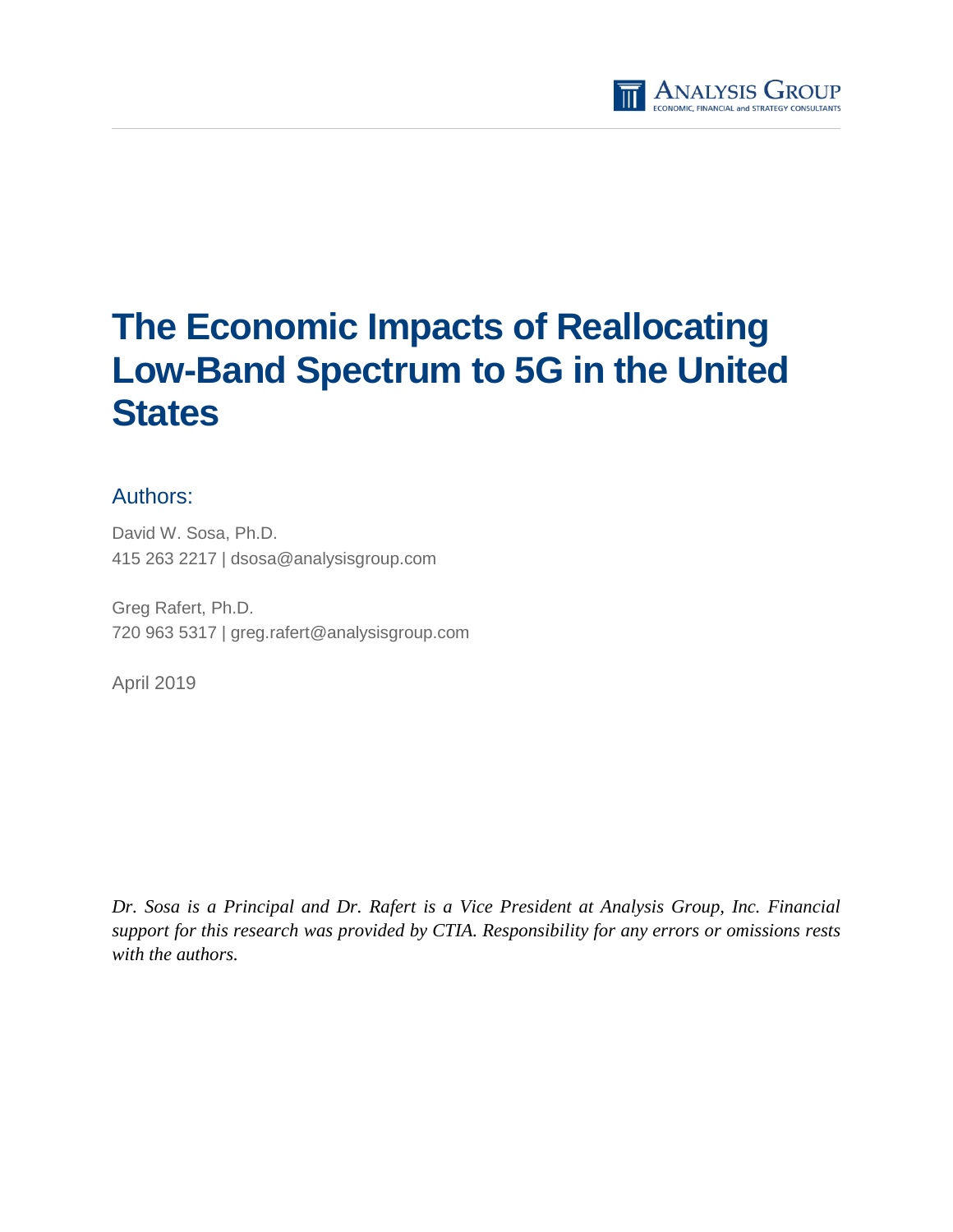## **Summary of Key Findings**

The next generation of wireless technology (5G) represents a significant leap forward in mobile communications, promising substantial increases in data speed, service quality, and network capacity. This new technology will rely on a much wider range of spectrum than current 4G LTE networks. To achieve this significant leap forward, two things need to happen: policymakers must reallocate spectrum for 5G uses and service providers will need to continue to invest hundreds of billions of dollars in new infrastructure.

This study examines the economic impacts of reallocating 100 MHz of licensed low-band spectrum for 5G networks. We conclude that wireless providers will invest approximately \$24 billion to deliver 5G services over newly acquired low-band spectrum. The investment in infrastructure for the new spectrum will result in approximately:

- $\sim$  \$42 billion in additional GDP.
- 206,000 new jobs, accounting for both direct and spillover effects.

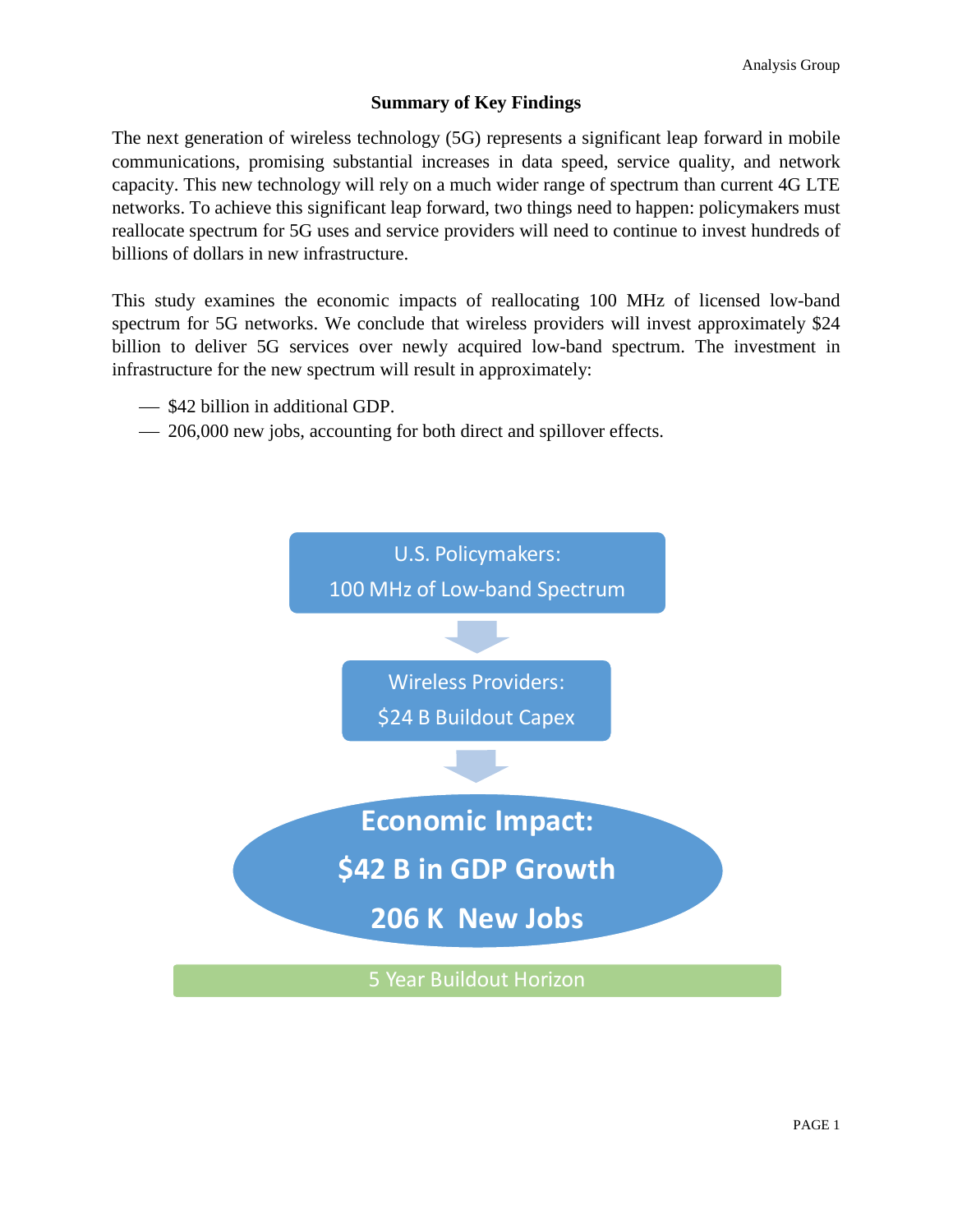## **I. Background on 5G and Low-Band Spectrum**

Wireless communication services, such as voice, messaging, internet, and video, have become a critical component of most economic activity and indispensable in our personal and professional lives. This prominence has been achieved through considerable advances in mobile communications capabilities and service quality with each successive generation of network technology, from analog 1G service in the 1980s through the current 4G LTE generation of technology.

5G wireless networks promise substantial improvements in data speeds (up to 100 times faster than current LTE), single digit (millisecond) latency, and a significant increase in the number of wirelessly-connected devices (capacity), compared to current 4G LTE networks.<sup>1</sup> These improvements are expected to enable or enhance numerous use cases, including autonomous vehicles, the industrial Internet of Things, and telemedicine.

5G will enable these improvements because it is designed to exploit not only low-band spectrum, which historically has been used for mobile voice and data services, but also mid- and high-band spectrum, while capitalizing on the propagation characteristics of the different spectrum bands. Low-band spectrum (below 3 GHz), in particular, will offer broader coverage because its longer wavelengths can travel further distances. Because of its coverage capabilities, low-band offers a more cost-effective way to provide 5G coverage in more rural areas. In addition, low-band is important for maintaining service in urban areas because low-band frequencies offer superior building penetration compared to mid- and high-band frequencies.<sup>2</sup> Low-band spectrum's coverage and penetration characteristics are necessary components for 5G's success.<sup>3</sup>

Unlike prior generations of wireless networks such as 3G and 4G, which relied solely on low-band spectrum, the benefits of 5G will be achieved through complementary relationships between low-, mid-, and high-band spectrum. In particular, the United States' large landmass and range of population densities will require leveraging the complementarity nature of the different bands to deliver a 5G experience. Constrained supply of spectrum in any of the three spectrum ranges could jeopardize U.S. 5G leadership.

The focus of this study are the economic impacts of new low-band spectrum that has not previously been made available for commercial wireless service. Specifically, we estimate the economic impacts associated with the deployment of 100 MHz of low-band spectrum, specifically in bands that policymakers are considering for commercial wireless use: 1.3 GHz and 1.7 GHz. These economic impacts derive from the infrastructure that will be deployed when new low-band

<sup>1</sup> ITU-R, "Minimum requirements related to technical performance for IMT-2020 radio interface(s)," November 2017, available at https://www.itu.int/dms\_pub/itu-r/opb/rep/R-REP-M.2410-2017-PDF-E.pdf.

<sup>2</sup> Rural Wireless Association, "Access to Low-Band Spectrum is the Key to Wireless Competition," June 5, 2015, available at https://ruralwireless.org/access-to-low-band-spectrum-is-the-key-to-wirelesscompetition/.

<sup>3</sup> Cheng, Roger, "5G is finally starting to feel real," *CNET,* December 18, 2018, available at https://www.cnet.com/news/5g-is-finally-starting-to-feel-real/, accessed on January 29, 2019.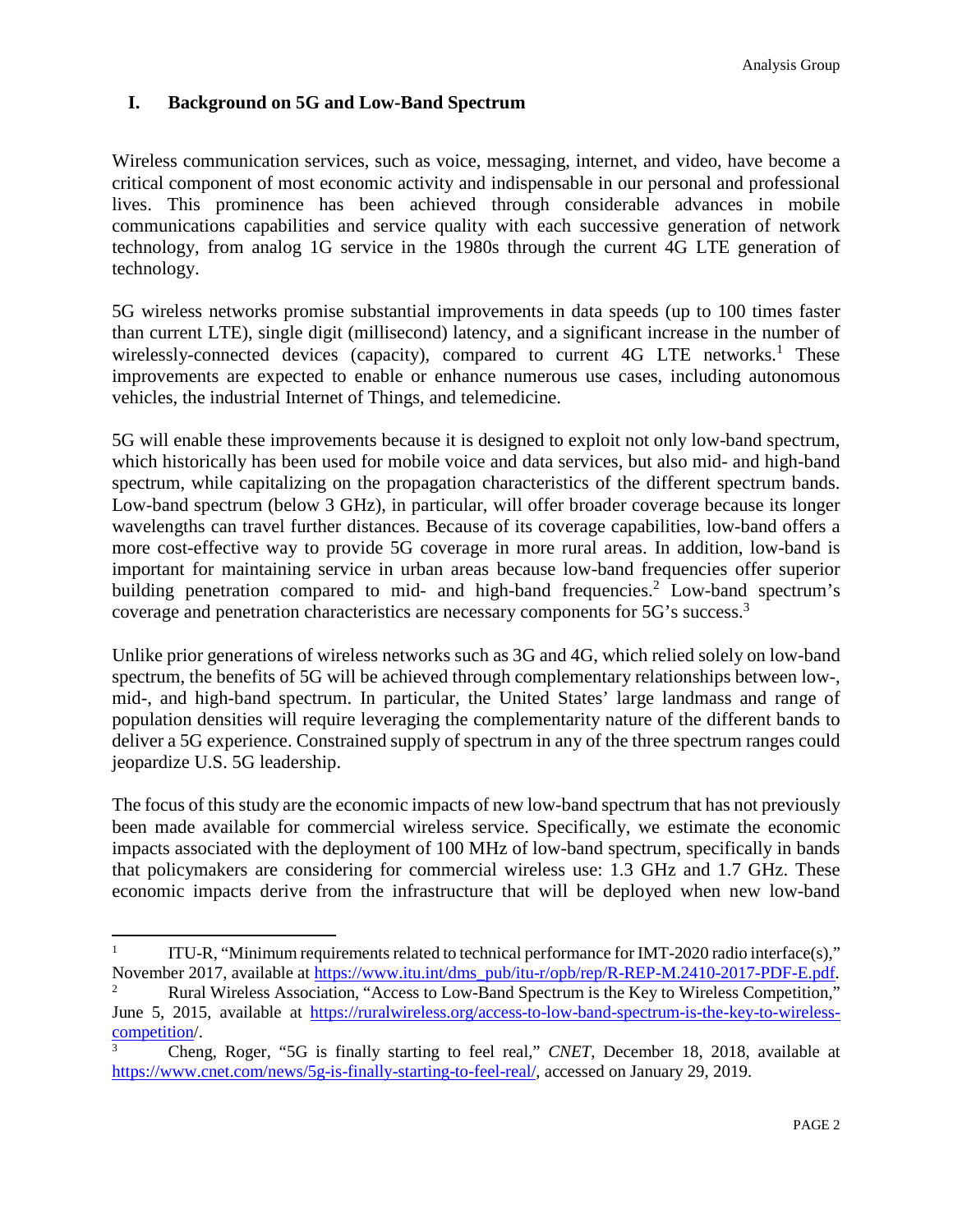spectrum is made available.<sup>4</sup> In addition to the aforementioned greenfield investment, U.S. wireless providers will also spend a significant amount to repurpose, or "re-farm," low-band spectrum, which is currently used to provide service over 3G and 4G networks.

To estimate the economic impacts of infrastructure spending to build out new low-band spectrum for 5G, we first forecast U.S. wireless providers' expected capital expenses to build out 100 MHz of low-band spectrum for a 5G network. Based on previous estimates of the cost of building out low-band spectrum for PCS<sup>5</sup> and 4G,<sup>6</sup> we conclude that wireless providers will invest \$24 billion to build out 100 MHz of new low-band spectrum for 5G. We then use an input-output model and data from the Bureau of Economic Analysis to estimate the economic impacts associated with forecasted capital expenditures for the buildout of the reallocated low-band spectrum.

## **II. Economic Impacts of Infrastructure Capital Expenditures**

Based on our conclusion that wireless providers will invest \$24 billion in the buildout of 100 MHz of greenfield low-band spectrum, we find that the total economic impacts attributable to the newly reallocated 5G low-band spectrum are approximately \$42 billion

# **Total Economic Impacts of Low-Band 5G Buildout: \$42 billion**

over the next five years, or \$8.5 billion annually.<sup>7</sup> We also estimate the impact of low-band driven 5G infrastructure spending on employment, and find that approximately 206,000 U.S. job-years will be created, or 41,200 jobs annually.

To arrive at these estimates, we utilize an input-output model to determine the total economic impacts of spending on low-band infrastructure. A widely-used method, input-output modeling provides an estimate of how spending in one industry affects other industries in the economy.

# **5G low-band spectrum buildout will create 206,000 new jobs**

Based on previous research, we allocate 5G infrastructure-related capital spending into four industry categories: 47 percent wireless communications equipment, 29 percent

construction, 15 percent wireline communications equipment, and 10 percent wire and cable.<sup>8</sup>

<sup>&</sup>lt;sup>4</sup> 5G will also deliver substantial benefits supporting new and innovative services and industries.<br>
<sup>5</sup> Thomas W. Hazlett, Coloman Bazalon, John Butladge and Deborah Allen Hawitt, "Sonding to

<sup>5</sup> Thomas W. Hazlett, Coleman Bazelon, John Rutledge and Deborah Allen Hewitt, "Sending the Right Signals: Promoting Competition through Telecommunications Reform," U.S. Chamber of Commerce, September 2004.

<sup>6</sup> David W. Sosa and Mark Van Audenrode, "Private Sector Investment and Employment Impacts of Reassigning Spectrum to Mobile Broadband in the United States," August 2011.

We anticipate a buildout period of approximately five years for greenfield low-band spectrum, as compared to a seven-year buildout period for mid- and high-band spectrum, because of the relatively modest amount of new low-band spectrum (100 MHz) and the extensive industry experience with low-band spectrum.

<sup>8</sup> Jeffrey A. Eisenach, Hal J. Singer, and Jeffrey D. West, "Economic Effects of Tax Incentives for Broadband Infrastructure Deployment," January 5, 2009, p. 8. These methods are also similar to but slightly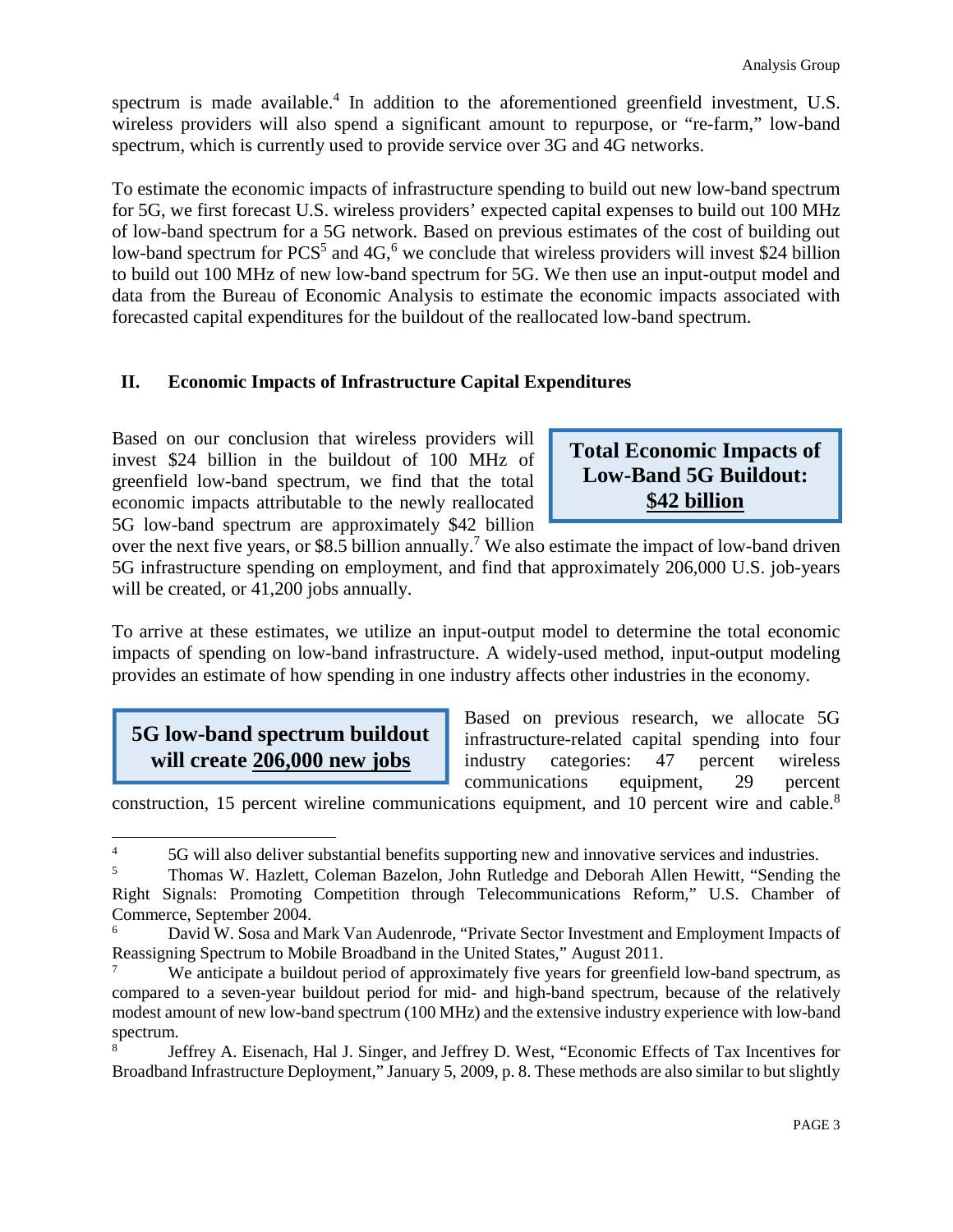These ratios reflect the expectation that the 5G deployment will require substantial investment in backhaul fiber as well as additional small cells and towers.<sup>9</sup>

Having estimated the total capital spending attributable to new low-band spectrum and the share of spending by industry, we then apply industry-specific RIMS multipliers published by the BEA to determine the overall economic impacts of these capital spending dollars.<sup>10</sup>

We further disaggregate our figures into direct, indirect, and induced economic activity, as shown in Figures 1 and 2 below. Economic studies investigating the impact of new capital spending will often distinguish between these three types of economic activity to provide clarity on the type of change spurred. Direct effects are the increased GDP and employment directly resulting from the new spending on goods and services to deploy the 5G infrastructure itself. Indirect effects are changes to sales and employment in sectors supplying goods to the industries which create that infrastructure. Induced effects are increased sales and employment driven by greater household spending due to higher incomes driven by the initial spending.<sup>11</sup>



**Figure 1 Economic Impacts (in Billions) from Low-Band Infrastructure Spending** 

[1] See Appendix for sources.

modified from David W. Sosa and Mark Van Audenrode, "Private Sector Investment and Employment Impacts of Reassigning Spectrum to Mobile Broadband in the United States," August 2011, but we believe the greater emphasis on backhaul in 5G deployment justifies this approach. We averaged together the two weightings proposed by these papers to obtain the weights reported above.

<sup>9</sup> Our estimates are consistent with other research. For example, Deloitte projects that there will need to be between \$130-150 billion spent on fiber deployment in the next five to seven years. Deloitte, "Communications infrastructure upgrade: The need for deep fiber," July 2017, p. 13. This is 44 to 50 percent of our expected network capex in the next seven years.

U.S. Bureau of Economic Analysis Regional Input-Output Modeling System Multipliers (RIMS II Multipliers (2007/2016)).

David Sosa and Marc Van Audenrode, "Private Sector Investment and Employment Impacts of Reassigning Spectrum to Mobile Broadband in the United States," August 2011.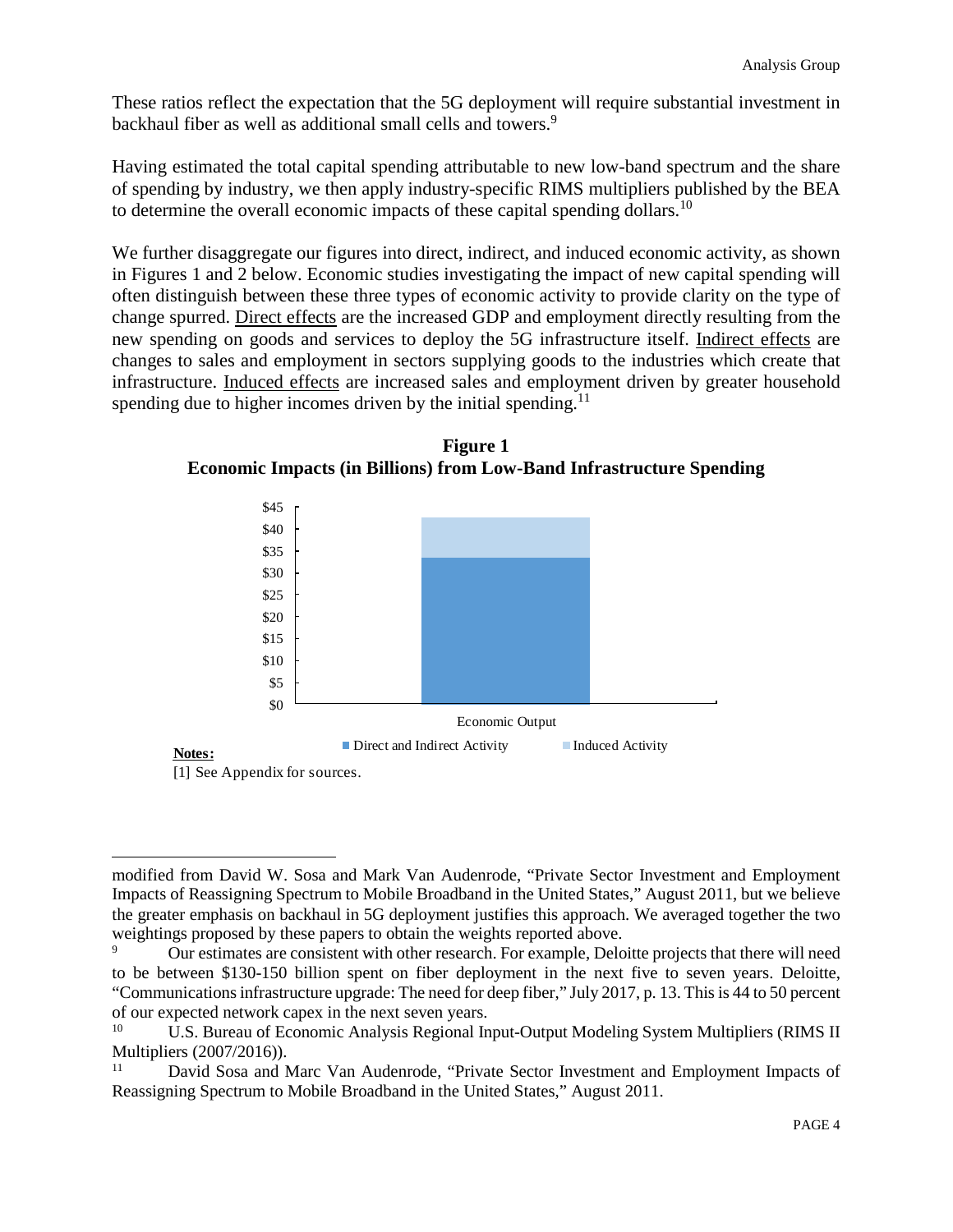**Figure 2 Jobs Created from Low-Band Infrastructure Spending** 



# **Notes:**

[1] See Appendix for sources.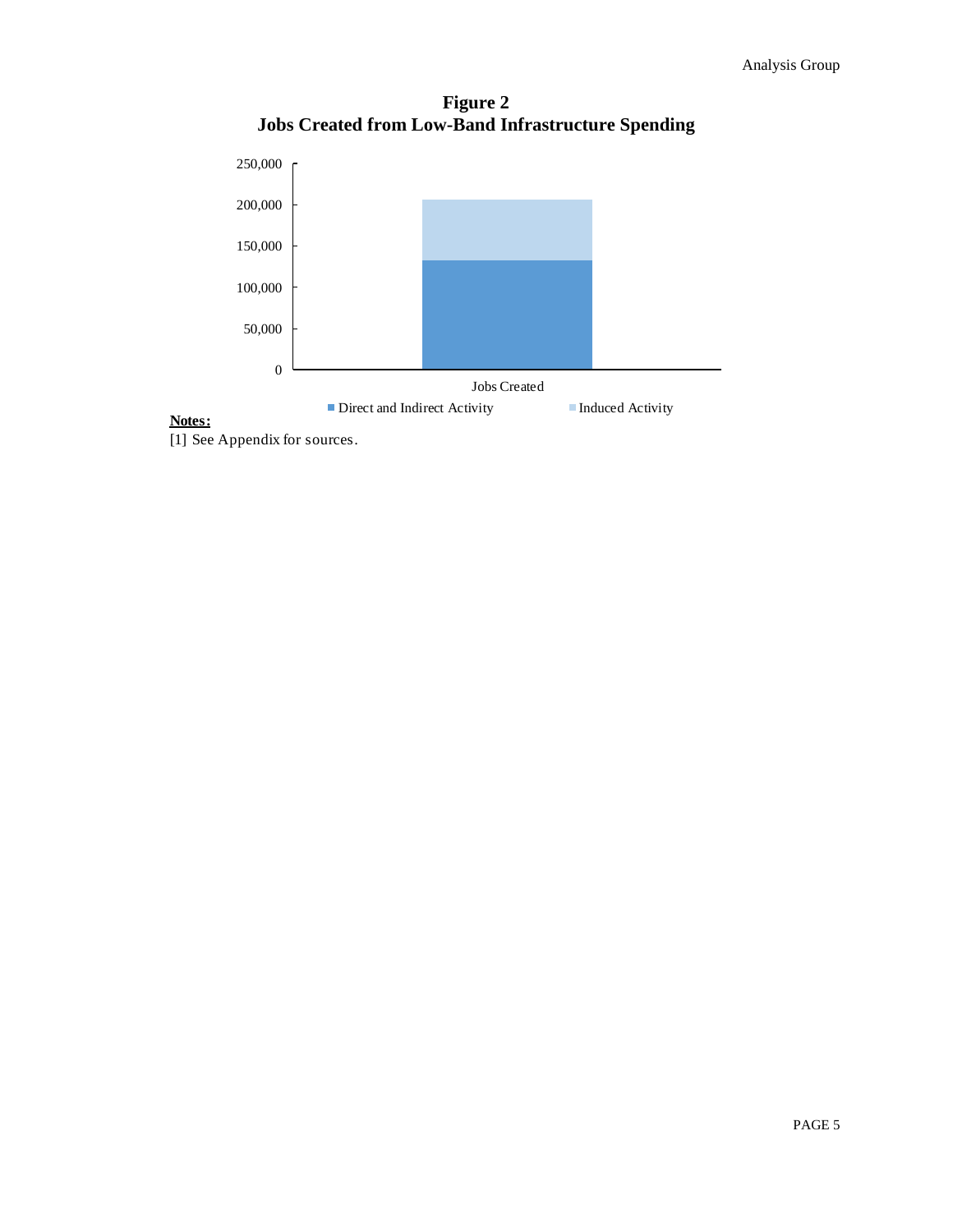## **Appendix: Study Methodology**

#### **1. Estimation of the Capital Requirements for 5G Infrastructure**

In two related studies, we estimated the economic impacts of building out mid- and high-band spectrum for 5G. These estimates are based on an industry-level projection of 5G investments and a two-factor model of 5G capacity and coverage requirements across all three spectrum bands (low, mid, and high). Mid- and high-band spectrum will be greenfield development; in contrast, investment in low-band spectrum for 5G will be a combination of re-farming currently assigned spectrum and the buildout of newly allocated low-band spectrum, the latter of which is the exclusive focus of this report. To forecast the future spending on greenfield buildout of low-band 5G infrastructure, we rely on previous research on spectrum buildout costs for earlier generations of wireless technology. Specifically, we use the estimates for spectrum buildout costs for 4G networks developed in Sosa and Van Audenrode (2011). The 2011 study projected that the capital investment necessary to build out 300 MHz of new low-band for 4G networks was \$75 billion (in 2010 dollars). Adjusting for inflation and the amount of greenfield low-band spectrum considered in our current study, we estimate that wireless providers will spend \$24 billion on new low-band infrastructure for 5G networks. See Table A-1 below.

## **Table A-1 Capital Expenditures on 100 MHz of Greenfield Low-Band Spectrum for 5G (Sosa and Van Audenrode (2011))**

| $S$ <sup>o</sup>       |                                                                            |       |
|------------------------|----------------------------------------------------------------------------|-------|
| $[4] = [2] \times [3]$ | Greenfield Capex for 100 MHz of Low-Band Spectrum (2018 Dollars) \$23.76 B |       |
| [3]                    | 2010 to 2018 Inflation Adjustment Factor                                   | 0.946 |
| $[2] = [1] / 3$        | Greenfield Capex for 100 MHz of Low-Band Spectrum (2010 Dollars) \$25.13 B |       |
| -111                   | Greenfield Capex for 300 MHz of Low-Band Spectrum (2010 Dollars) \$75.38 B |       |

#### **Sources:**

[A] David Sosa and Marc Van Audenrode, "Private Sector Investment and Employment Impacts of Reassigning Spectrum to Mobile Broadband in the United States," August 2011.

[B] Bureau of Labor Statistics, "Producer Price Index Databases," available at https://www.bls.gov/ppi/#data.

## **2. Economic Impacts of Infrastructure Capital Expenditures**

To estimate the economic impacts of infrastructure spending, we use an input-output model. A widely-used method, input-output modeling provides an estimate of how spending in one industry affects other industries in the economy. The first step in developing an input-output model is to identify where spending in one industry is directed. Specifically, here, we first identified the industries into which telecommunications infrastructure capital spending flows. Once we determined what those industries are and the proportion of spending they will receive, we used our capital spending estimates as inputs to the input-output model and estimated the impacts of this spending on both economic output and employment.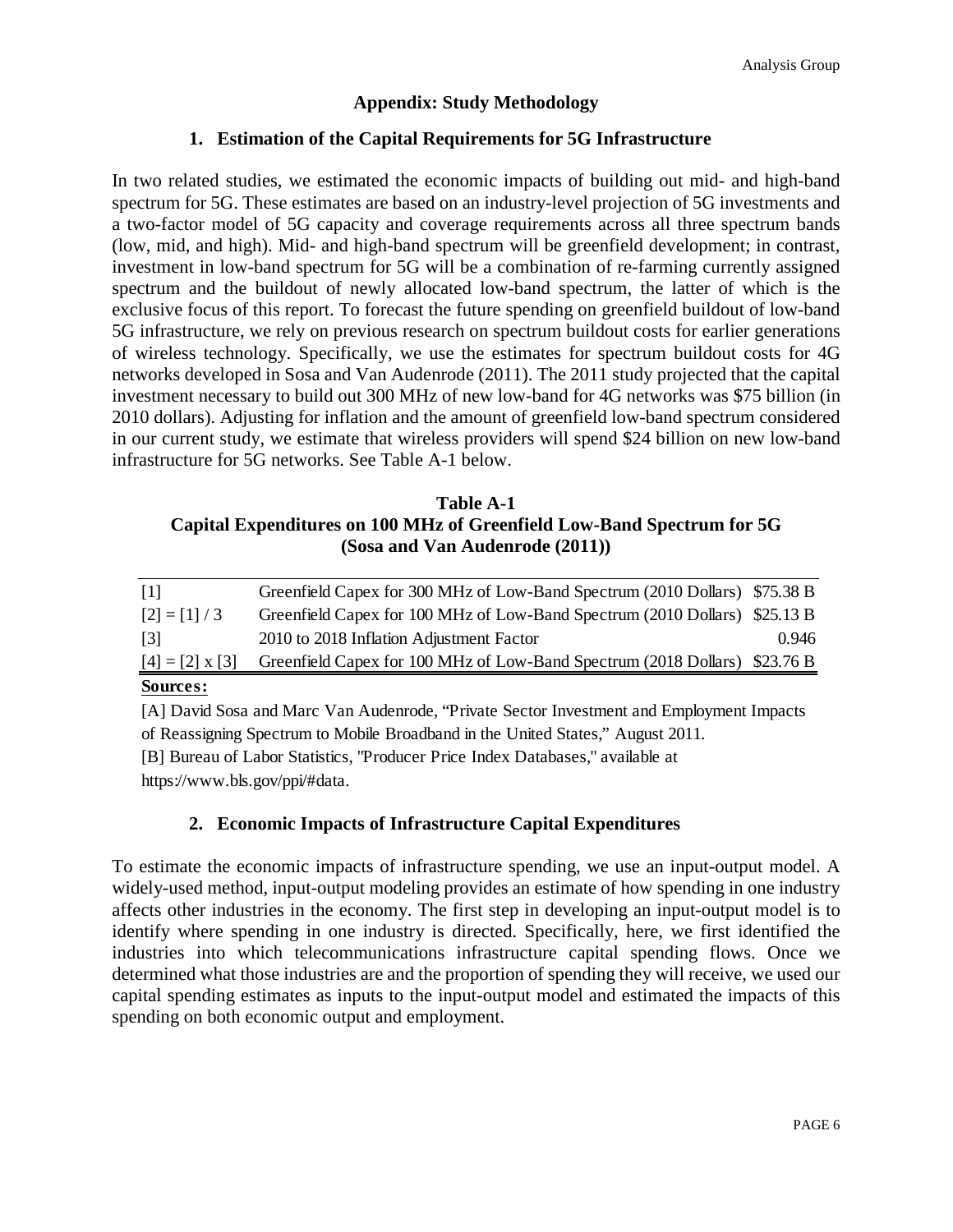## i. Industry Identification and Input-Output Multipliers

To model the economic impacts of this capital spending, we used industry data and prior research to identify the industries that will receive spending as the low-band of 5G is built-out over the next five years. Based on this research, we identified the construction, manufacturing, and telecoms equipment industries as those that will receive 5G infrastructure-related capital spending.<sup>12</sup> We allocated 5G infrastructure-related capital spending into four industry categories: 47 percent wireless communications equipment, 29 percent construction, 15 percent wireline communications equipment, and 10 percent wire and cable.<sup>13</sup> These ratios reflect the expectation that 5G deployment will require substantial investment in backhaul fiber as well as additional small cells and towers.<sup>14</sup>

Having estimated the spending that flows to each of these four industries and the total capital spending attributable to low-band spectrum, we then applied industry-specific RIMS multipliers as provided by the BEA to determine the overall economic impacts of these capital expenditures. See Table A-2 below for the multipliers by industry.

| Table A-2                          |  |  |  |  |
|------------------------------------|--|--|--|--|
| <b>Weighted Average Multiplier</b> |  |  |  |  |

|                                                              |                          | Final Demand:   |             |
|--------------------------------------------------------------|--------------------------|-----------------|-------------|
|                                                              | Final Demand:            | Employment (per | Weights for |
|                                                              | Output (per \$ Invested) | Mn \$ Invested) | 5G [1]      |
| 334210 Telephone apparatus manufacturing                     | 1.75                     | 7.25            | 15%         |
| 334220 Broadcast and wireless communications equipment       | 1.64                     | 6.31            | 47%         |
| 335920 Communication and energy wire and cable manufacturing | 1.95                     | 7.96            | 10%         |
| 230000 Construction                                          | 1.99                     | 13.49           | 29%         |
| <b>Combined Multipliers</b>                                  | 1.78                     | 8.66            |             |

#### **Note:**

[1] Industry weights were determined by combining Fiber to the Home ("FTTH") and Wireless Industry estimates.

#### **Sources:**

[A] BEA RIMS II Multipliers.

[B] Eisenach, Singer, and West, "Economic Effects of Tax Incentives for Broadband Infrastructure Deployment," January 5, 2009.

<sup>12</sup> Four North American Industry Classification System ("NAICS") codes are used: 230000 (Construction); 335920 (Communication and energy wire and cable manufacturing); 334210 (Telephone apparatus manufacturing); and  $334220$  (Broadcast and wireless communications equipment).<br> $\frac{13}{13}$  Leffrov A. Fiscanceb Hel L. Singer, and Jeffrov D. West, "Economic Effects of Tay L.

<sup>13</sup> Jeffrey A. Eisenach, Hal J. Singer, and Jeffrey D. West. "Economic Effects of Tax Incentives for Broadband Infrastructure Deployment," January 5, 2009, p. 8. These methods are also similar to but slightly modified from David W. Sosa and Mark Van Audenrode, "Private Sector Investment and Employment Impacts of Reassigning Spectrum to Mobile Broadband in the United States," August 2011, but we believe the greater emphasis on backhaul in 5G deployment justifies this approach. We averaged together the two weightings proposed by these papers to obtain the weights reported above.

<sup>14</sup> Our estimates are generally consistent with another study, which predicts that between \$130-150 billion will be invested in fiber deployment in the next five to seven years. Deloitte, "Communications infrastructure upgrade: The need for deep fiber," July 2017, p. 13.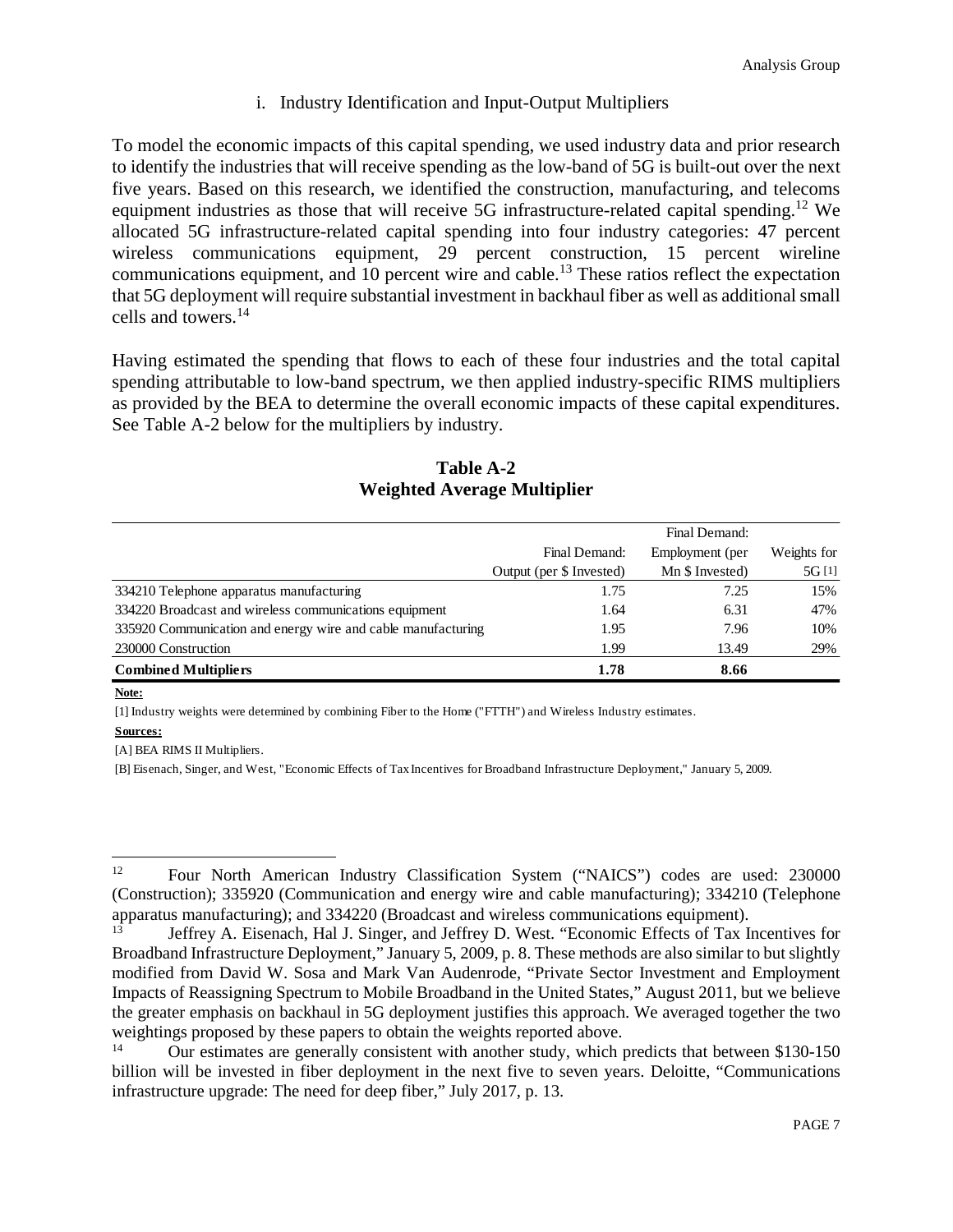#### ii. Economic Output and Employment Impacts

Applying these multipliers, we estimated that the total economic impacts attributable to new 5G low-band spectrum are approximately \$42 billion over the next five years, or \$8.5 billion annually. Our estimates are provided in Table A-3. We assume that 100 MHz of low-band spectrum between 1.0 and 2.0 GHz will be licensed to U.S. wireless providers. We disaggregate total economic impacts into direct, indirect, and induced economic activity. Economic studies investigating the impacts of new capital spending will often distinguish between these three types of economic activity to provide clarity on the type of change spurred.

We also estimated the impact of infrastructure spending for the 5G low-band spectrum on employment, and found that approximately 206,000 U.S. job-years will be created, or 41,200 jobs annually.

|                               | 5-Year Total | Annualized |
|-------------------------------|--------------|------------|
| Greenfield Low-Band Capex     | \$23.76 B    | \$4.75 B   |
| <b>Total Jobs Supported</b>   | 205,875      | 41,175     |
| Direct and Indirect Activity  | 132,092      | 26,418     |
| <b>Induced Activity</b>       | 73,783       | 14,757     |
| <b>Total Impact on Output</b> | \$42.40 B    | \$8.48 B   |
| Direct and Indirect Activity  | \$33.43 B    | \$6.69B    |
| <b>Induced Activity</b>       | \$8.96B      | \$1.79B    |

**Table A-3 Economic Impact Estimates for Greenfield Low-Band: 2019 - 2023** 

#### **Notes:**

[1] These figures represent the total estimated economic impact between 2019-2023.

[2] Direct Activity is defined as impacts on employment and output as a result of the investments made by US wireless providers.

[3] Indirect Activity includes the employment and output impacts on other firms, such as vendors, from purchases made by the investing wireless providers.

[4] Induced Activity is generated by expenditures made by employees of the firms that benefit from direct and indirect activity.

#### **Sources:**

[A] Eisenach, Singer, and West, "Economic Effects of Tax Incentives for Broadband Infrastructure Deployment," January 5, 2009.

[B] BEA RIMS II Multipliers.

[C] David Sosa and Marc Van Audenrode, "Private Sector Investment and Employment Impacts of Reassigning Spectrum to Mobile Broadband in the United States," August 2011.

[D] Bureau of Labor Statistics, "Producer Price Index Databases," available at https://www.bls.gov/ppi/#data.